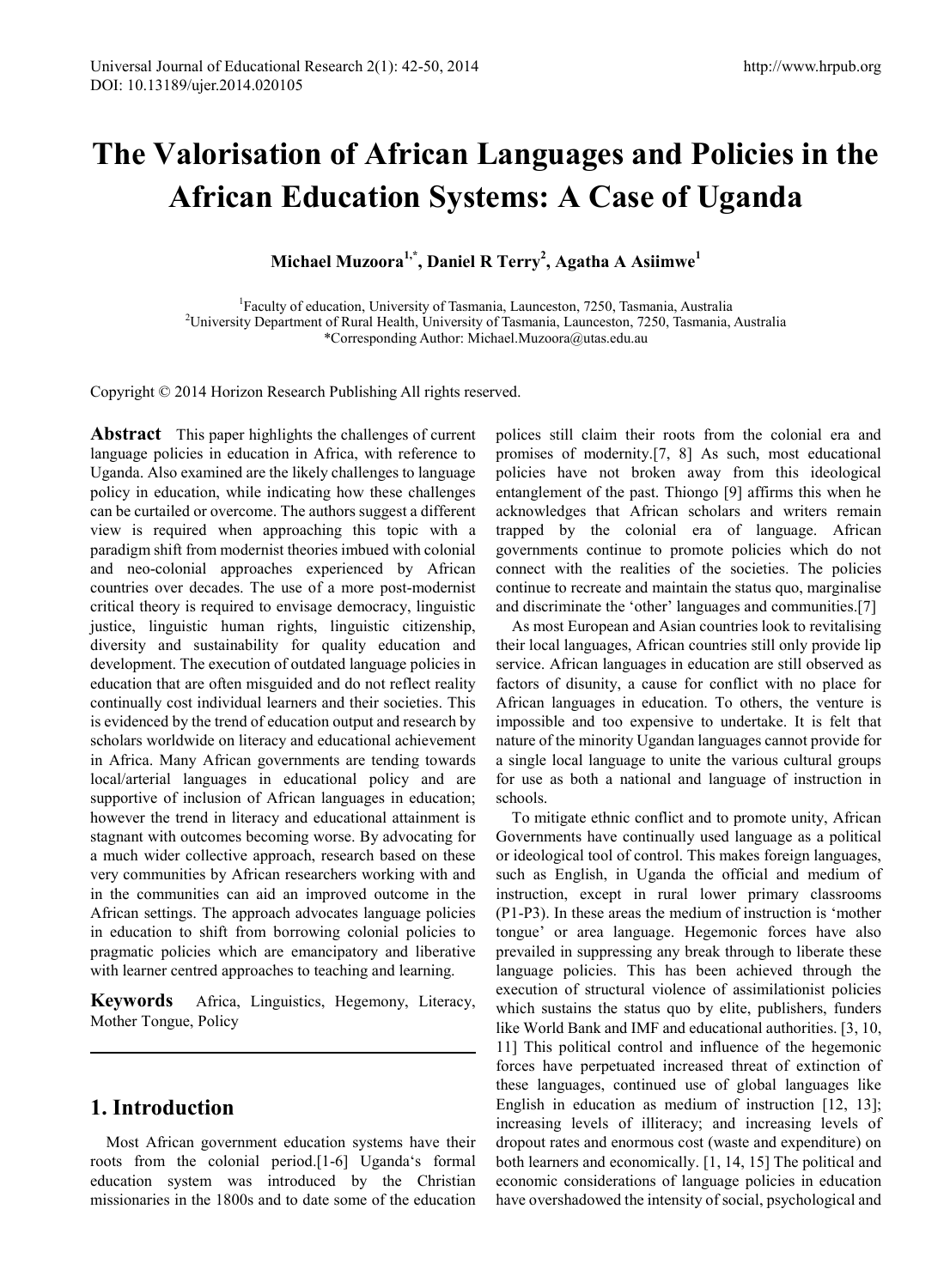pedagogical considerations.

If the African countries look to being positive contributors to this global age rather than victims of it, there needs to be change. There is a need for an ideological paradigm shift from language policies in education that emanate from colonial and neo colonial ideologies to those that target decolonisation and empowerment. [16] This shift needs to be where the local languages are seen not as opposing each other but as complimentary and empowering especially considering that in the African context, different languages play different functions, relatively share cultural underpinnings and that most African communities are multilingual. Hence, upholding the aspect of differences of value and the value of difference. [7]

#### **2. Background**

Uganda is a multi-ethnic and multilingual country with over 40 ethnic groups. About 13 of these are the major groups which account for approximately 80% of the population. The remaining 20%; comprised of African, Europeans, Asians, and Arabs. The language considered to be dominant is Luganda and is native to only 16% of the population, although about 50% of the population have the ability to use it.[17] Even with this linguistic advantage, an official status for this language is still a matter of contestation. English and Swahili are still the recognized official languages though both languages are foreign in Uganda.[18]A lot of emphasis is attached to Swahili by the government since it is looked upon as instrumental in the integration, successful function and unification of the East African community.[19, 20] However, the populace have not been prepared to accept it with its advantages especially as Uganda is building upon a national language policy that supports trilingualism (foreign language, regional and local language fluency and proficiency).[18]

The Ugandan language policy in education identifies 36 mother tongues or arterial languages to be used for education purpose in the rural areas of Uganda from grade 1 to grade 3 with transition to English at grade 4. However, in instances where a number of languages prevail in a community an area language is used. The area languages are in most cases second languages to some minority groups and mother tongue to larger groups of the population though they do not cover the whole country [17], as shown in Table 1. While in urban areas English is the only medium of instruction throughout primary school level. [8, 18, 21]

#### **3. Context**

In the discussion of this paper the intentions are not to discredit foreign languages in education and English in particular, the authors still hold the importance of English especially for its role in today's globalised world. However desire to highlight that other African languages in particular

mother tongues/first languages need the same space for effective functioning and participation within African societies at local regional and global levels. The issue raised here is the continued use of unfamiliar language to learners as a medium of instruction when research and practice has shown the negative consequences of subtractive education in the transcending decades in academia because of its pedagogic, linguistic and psychological barriers.[1, 3, 22-24] Conversely, similar studies have also attested to the positive results of using mother tongue as a medium of instruction.[1, 12, 25-28]

The reality however is that the very situations keep oscillating, African governments continue shifting to and from local languages as well as foreign languages as medium of instruction. It has been alluded to that learners have been used as 'Guinea pigs' in this trial and error process for decades with disastrous consequences and no consideration of their rights. [10, 27, 29] This is affirmed by Ndoleriire [24] when he asserted that

*Otherwise how does one expect a Ugandan child in a Ugandan environment, to grasp a language which is a product of a totally alien culture, have enough mastery of it, to be able to understand the different disciplines at school, to compete with a native speaker who is taught in that language in his/her own environment and better still, to be creative and innovative in that language?.* 

Skutnabb-Kangas [27] have attested this to be a violation of human rights which is tantamount to crimes against humanity and linguistic genocide.

**Table 1.** Showing a summary of the language policy in Rural Primary schools

| Languages         |        |                | Primary school class |                |           |          |          |
|-------------------|--------|----------------|----------------------|----------------|-----------|----------|----------|
|                   | P1     | P <sub>2</sub> | P <sub>3</sub>       | P <sub>4</sub> | <b>P5</b> | P6       | P7       |
| Local<br>language | $MH+S$ | $MI + S$       | $MI + S$             | $MI + S$       | S         | S        | S        |
| English           | S      | S              | S                    | S              | $MI + S$  | $MI + S$ | $MI + S$ |
| Kiswahili         |        |                |                      | S              | S         | S        | S        |

Key: MI-Medium of Instruction; S-Subject; P1-7-Primary Level, 1-7 Source: Uganda Primary School Curriculum: Volume Two (2000, P. 284)

This lack of trust and strong radical doubt in what is needed to offset the dilemmas of language in education with no ready-made solutions continue to loom in Africa. This is common knowledge, particularly in Uganda after the introduction and implementation of a language policy under the government white paper in 1992 [18] and 2000 respectively. [30, 31] Consecutively, even with increased government support signified by president Yoweri Museveni's ('1986' to 'date') involvement by writing a local language dictionary [32], reported increasing levels of low literacy levels are a common and indebted phenomenon. This is also characteristic of most African nations. [33]

The 2012 UNESCO report entitled 'Global education digestive', revealed that worldwide Sub-Saharan Africa ranks the highest for school drop outs, with 42% of pupils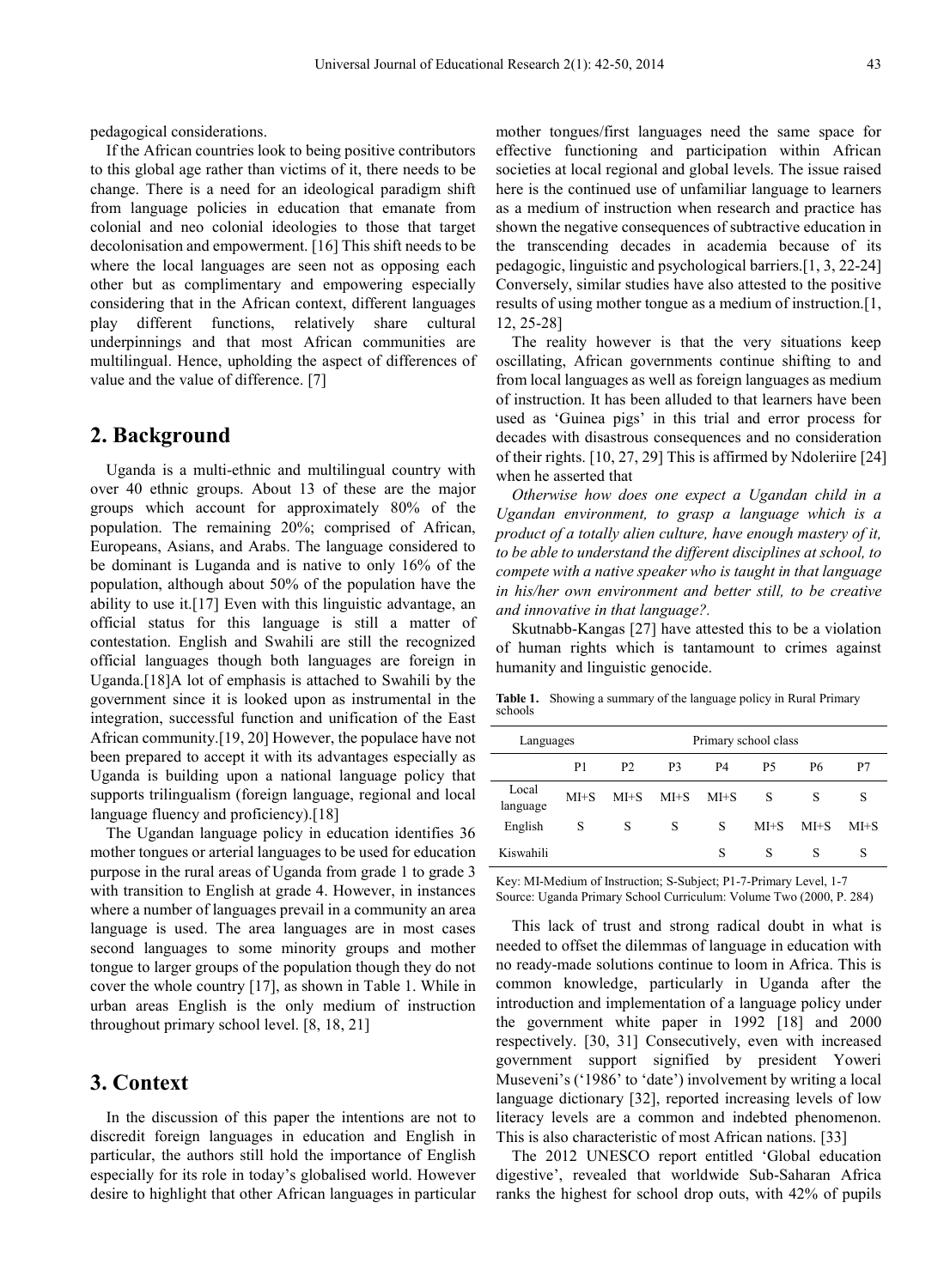that drop out of school early without reaching the highest primary level. This accounts for a total of 11.07 million children. Within this ranking, Uganda ranks second highest with approximately 68% of the children that do not complete the primary cycle. [14] Under a project run by Uganda National Examinations board, called the National assessment of progress in education (NAPE) 1999, 2003, the statistics revealed that literacy levels are still low amidst the use of local languages in education. [34]

The 2012 Uwezo report on national assessments in Kenya, Uganda and Tanzania showed that a large numbers of children lack the competencies expected to have been developed after primary school. In addition, many are unable to read and count at a standard 2 level which reflects that schooling is not translating into learning. Results of the report show that two in every 10 children in Standard 7 in East Africa do not have Standard 2 level literacy and numeracy competencies. More to this, two out of every three pupils enrolled at Standard 3 level in East Africa fail to pass basic tests in English, Kiswahili or numeracy set at the Standard 2 level. The report reveals further that improvements in basic literacy and numeracy occur only slowly as children progress through the education system. This implies that the quality of learning remains low throughout primary school system. [15, 35]

According to the UWEZO report access to education in the three East African countries has expanded, while the quality of education has stagnated and may in fact have deteriorated further. Specifically, a little less than one in three children were able to pass the Kiswahili (32%) and numeracy tests (29%), but only one in six passed the English test (16%). Similarly, less than one in six were able to pass both the literacy and numeracy tests combined (15%). These results imply that the vast majority of pupils are not acquiring basic competencies during the early years of primary school as expected in the national curricula. [15, 35]

These issues are not as a result of language alone as there are other factors which are influential to impact on the literacy levels and educational attainment. However language is viewed as a major influence on the above occurrences. With these less than desirable trends outlined above, children in Africa, particularly in Uganda, it is not abnormal to find who are affected by the system. To illustrate this two scenarios are provided below: "*James is approaching 12 years, but he can hardly utter a word in his mother tongue, Lusoga but he is fluent in English" [Urban primary pupil]. ["Jane is approaching 12 years, but can hardly read or write in English or mother tongue" Rural primary pupil]. [36]*

The above scenario depicts the continued results of research reports on the state of primary school children with particular reference to Uganda. In James' situation, as an urban scholar, it is felt he is 'better off', however to others it is a double edged dilemma, as both Jane and James scenarios raise concerns of deficiencies in English, mother tongue/ area or both. [15, 33, 37]

In this respect, African nations continue to disregard

children's rights as they continually impose irreparable damage to the children's development capabilities, perpetual poverty and long term harm to mental health. [10, 24, 27, 28, 38, 39] The major concern is why amidst the informative current research and government support, these results continue to show deficiencies. More so, why even in those that have adhered to mother tongue medium instruction continue to witness similar or even worse outcomes in terms of dwindling low levels of literacy and educational attainment. Against this background on dilemmas in literacy and educational attainment and the context of African languages it is pertinent to relate the two to the policy that brings them together as a basis for seeking solutions to these dilemmas.

#### **4. Whose Policy Is It?**

We start by asking whose policy is it, because it is intended to be in the interests of the nation's children and incorporation of their rights to full attainment of literacy and education but instead it appears to do the opposite. So whose policy is it? It can be argued that as much as policy has been revised to include mother tongue (GWP 1992), the policy remains ambiguous, unclear and not a well laid out language policy. This phenomenon is characteristic of many African nations.[26, 40]

In the Ugandan context, the policy was proposed by the Senteza Kajubi Educational policy review commission of 1987 and later incorporated in the Uganda government White paper of 1992. [18] Changes were further made in 1999 and 200/2002 with the introduction of a new curriculum which too held contradictions with no organised structures to support the development of local languages as mediums of instruction. [31, 41] This was followed by the introduction of a thematic curriculum by the ministry of education in 2007 but remains consistent with fraught due to ambiguity. The policy is still at the mercy and control of politicians, the elite and donors who tailor it to their own best intentions and orientations with minimal contributions of the relevant communities.[5] There is a need to revisit the language policy in Uganda by drafting one well-articulated and explicit laid out national language policy document for quality education and education for all to be realised. The policy must largely harbor the interests and participation of the communities as owners and users of these languages with involvement of other stakeholders as partners. Such approaches call for pragmatic language policies in education that base on cultural and ethnic roots to incorporate the understanding of local knowledges that are embedded in these languages, a majority of which are still oral, into the curriculum through intergenerational learning strategies. Such policies have to empower communities to use their knowledge base in teacher methodology and training that reflect their traditions and values rather than depending on western policies which are based on competition. Such approaches would encourage constructively aligned and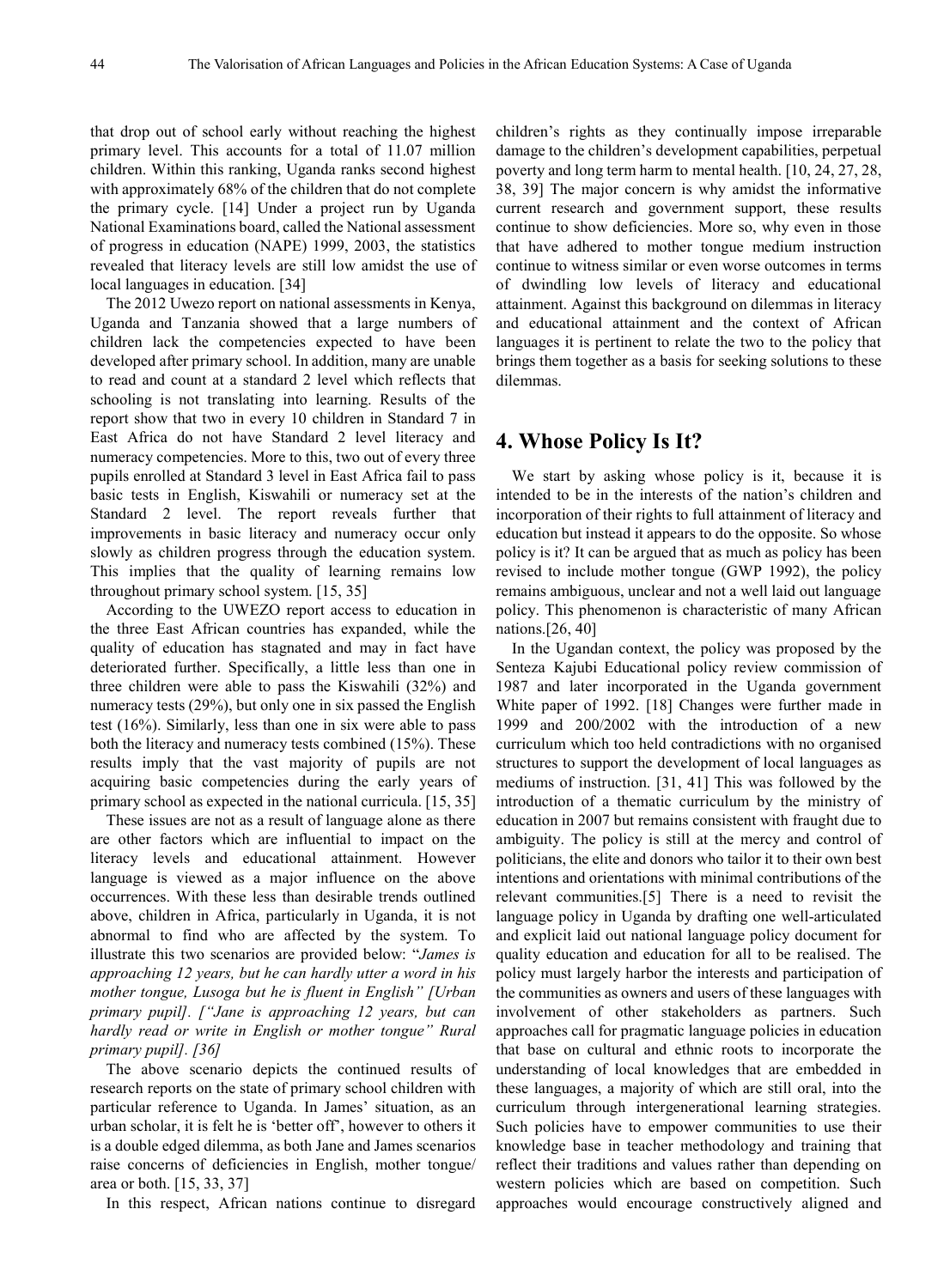purposive learning; improve the verbal and non-verbal skills; and greatly contribute to the cognitive and social development of the learners. It is through these policies that may provide emancipatory spaces for understanding, skills and capabilities that will enrich the learners with the appropriate literacy while promoting creative and inventive minds to support their communities.

First and foremost, good public policy, such as the language policy, should work towards addressing inequality and inequity issues in society rather than perpetuating marginalisation and discrimination. Skutnabb-Kangas [10] argues that schools mirror society, in that if there is existence of systematic inequality in society it is reflect and reproduced in school. A change of this systematic inequality therefore has to first and foremost be effected in the schools to effectively get entrenched in society. Pragmatic language policies in this instance would open the classroom doors to the community by involving indigenous knowledge holders as teachers, teacher trainers or/and teaching assistants. Such actors have the expertise concerning their language and culture and their community's needs and aspirations. Hence such collaborative approaches to teaching and learning among community, teachers and learners would promote quality relationships in communities, convert oral original knowledge based on their histories, own experiences and imaginations to written form. It would also adopt majority language materials to the local language and context as well as facilitating translation of materials from other languages into mother tongue. This is where the building of the social, economic and cultural capital would start to effectively change the systematic inequalities in these societies, sustain the languages and as a consequence the biodiversity.

The current language policy promotes unfairness access and use of language in education by denying the urban children their right to know and learn in and through mother tongue or area language. Denying a child's home language in the school is leaving a central part of who they are outside the school. [42] Local languages form a basis and the formation of an integral part of the philosophy of an individual since they hold the very essence of what defines ones humanity, their culture. In the African context, it also bridges the school and home learning by building from the known to unknown. Integrating local languages in school provide a greater foundation in learning/literacy. Learners perform better, with fewer repeating rates, fewer drop outs, more family support, while the cycle of exclusion and status quo are broken. [43] All learners' first language is the best in optimising learning for beginning literacy development, a foundation for transfer of linguistic and conceptual knowledge to a second language.

This also implies that languages are cultural packages, and more so, pillars of cultural systems which promote a sense of belonging, self-awareness and esteem. Having them integrated in the school will boost the education attainment by making students feel part of the space shared at the school. Hence, conservation of the language is ultimately the conservation of the culture which it entails. Restricting a

child to a foreign language for education purpose is synonymous with child abuse and accelerates the killing of these languages. [10, 12] waThiong'o [44] has attributed this approach to enslavement on the part of those restricted to a foreign language for accessing education while exposure to mother tongue and other languages as emancipatory.Emancipatory in the sense that acquisition of these languages comes with varied knowledges, cultural packages and builds learners to have varied view points on their approach to life situations. Such approaches also build learners to appreciate and accommodate the views, interpretations, and ways of knowing of other communities hence developing a wider conceptual understanding and knowing. These learners will also not only offer similar respect to other languages but will also use the sharing of the languages to enrich the knowledge and experiences of others. Such pragmatic policies would promote quality community relations, social cohesion and a common sense of nationhood through feeling and oral expression. In a broader perspective such approaches would also promote better global citizens.

## **5. English in Urban vs Mother Tongue and English in Rural, in Whose Interest?**

The fact that the language policy in rural and urban primary schools uses different approaches is an equity and equality dilemma in education. The argument used to justify this inequity is urban areas are multi-lingual and more complex due to diverse working population backgrounds and therefore necessitating consideration of the workers' children by opting for a submersion to English. [21] However, what is denied is the fact that the nature of the African community multilingual context is that people are able to speak and communicate sufficiently in more than one local language as a consequence of either migration and or urbanisation. Due to these occurrences some children in urban centres become more fluent in the area / community language at times than their first language or even English. They are bound to meet the area language in the community, play grounds, among peers as well as informally at school. As such language acquisition should not be seen as a deterrent but a benefit to the learner, community and country.

The various communities have greater familiar traditions and cultures compared to a foreign culture and language. In addition, it can be argued that native children could, in most cases, turn out to be the majority in these urban classroom settings. Hence, a call to revisit policy in such communities too and work towards promotion of the mother tongue/area languages for education purposes to the benefit of both first and second languagespeakers. [21]

The urban children can also be able to reap benefits of bilingualism, cognitively, culturally, socially and linguistically when taught in the mother tongue/ area language medium. This would lead to increased social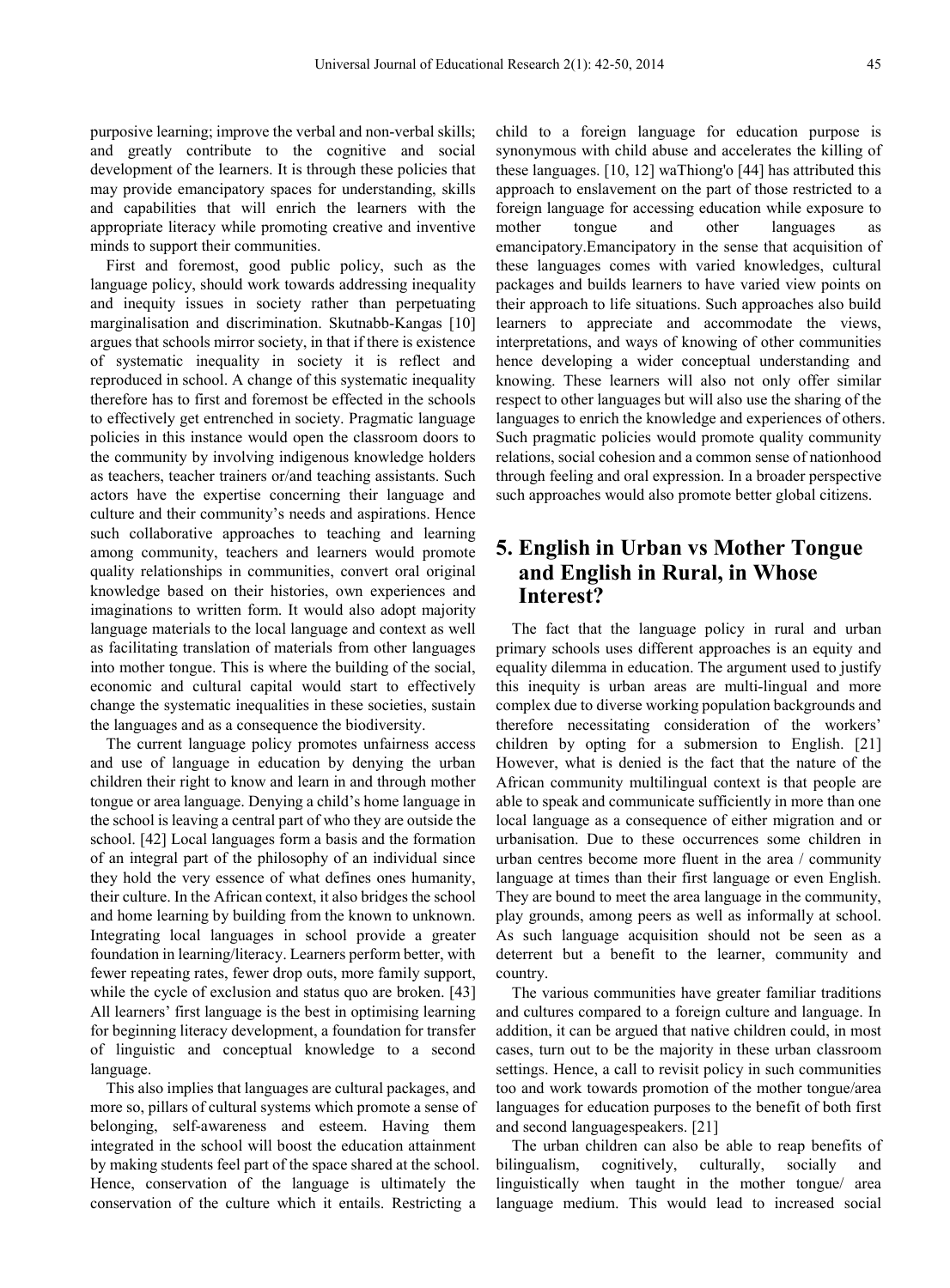returns to investment in education due to contextualised learning as well as community empowerment since the very products regardless of ethnic background would seek employment in all these areas and therefore attainment of this language potentially has an added advantage. The argument for English medium is therefore unrealistic, elitist and politically instigated. In reality the policy tries to protect the sons and daughters of civil servants while disadvantaging the native children who would benefit from using their local languages for instruction. [21] This effort by hegemonic forces and elite work to sustain the status quo and continue to perpetuate vicious cycles of marginalisation and discrimination of sections children and society while advantaging others. One would wonder, why similar situations that exist in rural schools where non-native learners share classes with native children are instructed through mother tongue and or area language but not given the same consideration for English medium. This affirms that the policy still harbors colonial and neo-colonial language policies. Incorporating mother tongue/ area languages guided by pragmatic policieswould also propagate national unity, social integration and a sense of patriotism among the learners since they will be able to see themselves beyond ethnic boundaries. The use of these languages by non-native speakers would not only foster social cohesion and a sense of belonging for the non-native speakers but also this increased number of diverse languages could be tapped by school. [45]

The approach would also establish a certain level of equity and equality balance between the rural and urban divide in terms of resource distribution in education since most parents would rather have their children learn through mother tongue rather than another local language. Hence looking towards advantaging the disadvantaged areas and consequently a redistribution of resources, this would ultimately reduce on the cost implications of the languages, enhance local publishing industry and increased language teachers who may not necessarily be native speakers. This would also ultimately lead to linguistic and bio diversity sustainability since it is in these local languages that bio diversity is conserved.

#### **6. Why Emphasis on English Medium from First Grade?**

The Ugandan language policy still harbors colonial language policies that adopt the use of local languages for the first lower classes of primary school or use of the foreign language from the first grades of school. The direct submersion to English as the first language is unrealistic, and in any case considering that it (English) could be a second or third language for most of these learners they would still encounter the effects of learning through a non-familiar language. Hence, many struggle to comprehend the English language and then using it as a medium for learning other subjects. This is because students are not able utilise the

linguistic skills already developed in the first language and are denied the right to build from what they already know in their learning process. This is because some texts, teaching and learning materials used are still 'foreign'. This then positions the school language (English) as the legitimate language (power-relations), which causes a hegemonic influence that promotes symbolic capital, while inflicting social symbolic violence to the local learners and societies.

It can also be argued that if English submersion was pedagogically viable then children in urban schools would, over the years, have continually performed better in English and generally in the curriculum compared to the rural counterparts. However, this has not been the case. Therefore the aspect of time spent using the language as medium of instruction does not necessarily correlate to language competence as presumed. This is because it is influenced and impacted upon by other factors like quality of teachers and instructional resources. [45]

Another controversy is on the use of English medium by urban learners and mother tongue/area language by the rural learners yet sitting the same exams administered in English at the end of the primary cycle (P. 7.). This scenario is viewed by rural parents as a disadvantage to their rural children especially considering that they all compete for similar opportunities in the job market after school. This has made primary education 'exam oriented' and 'elitist' with the major goal to attain secondary education. As such, rural parents elect the English medium for their children which then influence the rural schools to keep on with English medium. It has encouraged what Freire [46] termed the banking concept of education where learners are not guided to wholesome educational development of psychomotor, affective and cognitive domains but concentrating on passing the final exam rather than comprehending what is taught. A consideration for policy is to incorporate continuous assessment in the teaching and learning approaches so as to improve literacy and educational attainment, but also cut on overwhelming government expenses of such exams. It may also liberate leaners as it would fit the learners in their societies through constructively aligning assessments to time and importance of intended learning outcomes and activities that are piece meal. Such an approach is not only a motivator to self-directed purposive learning but also looks at teachers and students as subjects who not only uncover knowledge, but recreate it through common reflection and action. [46] In this respect, continuous assessment was a recommendation by the 1987 education review commission, yet has never been implemented in the education assessment of primary learners.

#### **7. Colonial Fixation**

The policy recaptures aspect of area languages from a colonial approach. Initially, this policy is a replica of the 1963 policy on language in education by the Castle commission that was later adopted in 1965. The 1965 policy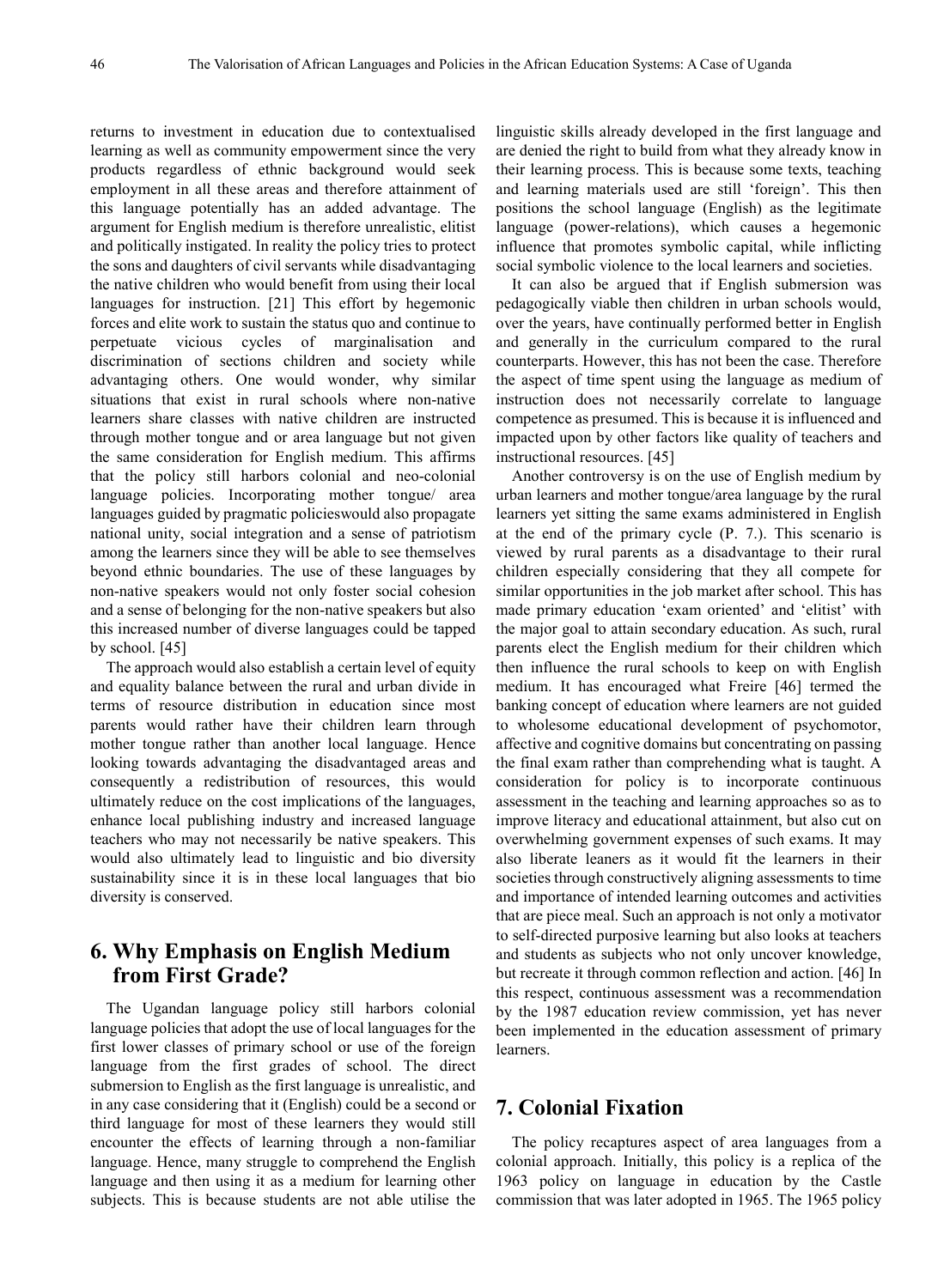added Runyakole/Rukiga to the five (5) area languages that were initially identified by the 1944 Makerere conference on language, where some languages like Luganda, were imposed on some groups or minority languages for colonial benefit.[47, 48]

At present, six area languages as we know them today are unable to play the functions the architects of the 1992 policy intended, since the intentions are very different from those of 1944. The six languages in reality can no longer be considered area languages anymore. For example, Luganda is no longer an area language as it was previously considered in the eastern part of the country. Historically, it is an imposed language on people of a different dialect but of the same language group. The Basoga no longer accept to be dominated by another ethnic group linguistically and have increasingly worked toward language awakening, developing the different areas of Lusoga language and culture. [17, 49] In addition, the presumed speakers of Lwo do not view themselves as a single unit of speakers. The Acholi and Langi are progressively working to develop their own languages. While the western Bantu languages of Runyankore/Rukiga, Runyoro/Rutoro have been curved into Runyakitara, a wider language of communication, but with some contestation among the different mother tongues that see their languages usurped under Runyakitara. [47] The aspect of six area languages in this colonial approach is therefore a myth which was imposed years ago.

It is therefore important to have clear language policies which provide opportunities to all mother tongues and area languages, yet viewed in ways to suit the times and needs of the various cultures and communities. Policies should not be used as instruments of oppression, but used as instruments of liberation. The mother tongues have to be developed overtime so that each of these communities keeps with its linguistic and cultural rights for self-determination and preservation at the lower levels but take the area languages for higher education purpose. By so doing, there is preservation of linguistic diversity, customs but also local knowledge and bio-diversity necessary for present and future existence.

## **8. Area Languages in a New Lens, Harmonisation**

Prah [6], Prah and Town [50] proposes economically viable options for getting the African languages entrenched in African Educational systems. In their approach to this concept of harmonisation with the centre of advanced studies of African society CASAS), they draw on the works already done in harmonisation of some languages. For example the amalgamation of western Bantu languages of Runyankole/Rukiga, Runyoro/Rutoro into Runyakitara by Makerere University. Also pursuing this concept is the African academy of languages, under the support of African Union. This concept aims to provide advantages from international cooperation with support of donor

organisations especially from the fact that most African languages are cross boarder speech forms and defy the colonially inherited boarders. Some of these languages are intelligible in varying degrees. They should corroborate with neighbouring countries with shared linguistic challenges to harmonise and standardise these languages into one; facilitate traditional information exchange to tackle the problems of globalisation; and develop new relations that identify and form common culture at broader levels.

This economic viability is seen in cross boarder publishing potentials for the African languages, broader cultural identity and a bigger voice for advocacy and self-determination. In this regard, the work done by Makerere on harmonisation of Bantu languages into Runyakitara cannot be underestimated. For example, Runyakitara now embraces Runyakore, Rutoro, Runyoro, Rukiga in Uganda, Ruhaya in Tanzania. This approach could also suit the other language dialects with well based research. These can be facilitated by a national language advisory board which remains non-existent at present. Hence, policy has to approach area languages in a lens that is adjusted to the present terms or situations. The advantages of these area languages is that they are cross boarder and therefore these advantages spill across borders in a sense that costs can be minimised through cross boarder printing and cross boarder translations.[6]

For example, as the world develops into a global village, regional federations merge such as The Southern African development Community (SADC) and the East African Development Community (EAC). These organisations then enjoy cross border benefits and further foster togetherness, common history and languages. They then become the strategic pillars of these federations. However, amidst all the mutual intelligibility and legibility among these languages, mother tongues should be rejuvenated to ensure they survive extinction.

# **9. The Need for Policy to be Based on Current Developments in Research**

The policy should also consider current developments in research to avoid executing unyielding policies that inflict not only economic cost but also pedagogic and socio-cultural cost to governments. Many theories support mother tongue instruction and second language instruction. In addition they show that using a first language for instruction in the early years is pedagogically the best for meaningful learning to occur. Moreover research has shown that it is a vital tool for the proper development of the child, as well as a foundation for the development of a second language. The current available research has indicated that two to four years of mother tongue instruction is insufficient for educational attainment in the African context and that transferability skills from first to a second language cannot be attained. Alidou, Boly [1], Heugh [23], Heugh [38], Heugh, Benson [51], have indicated there are different bilingual approaches or models that are appropriate for Africa. Careful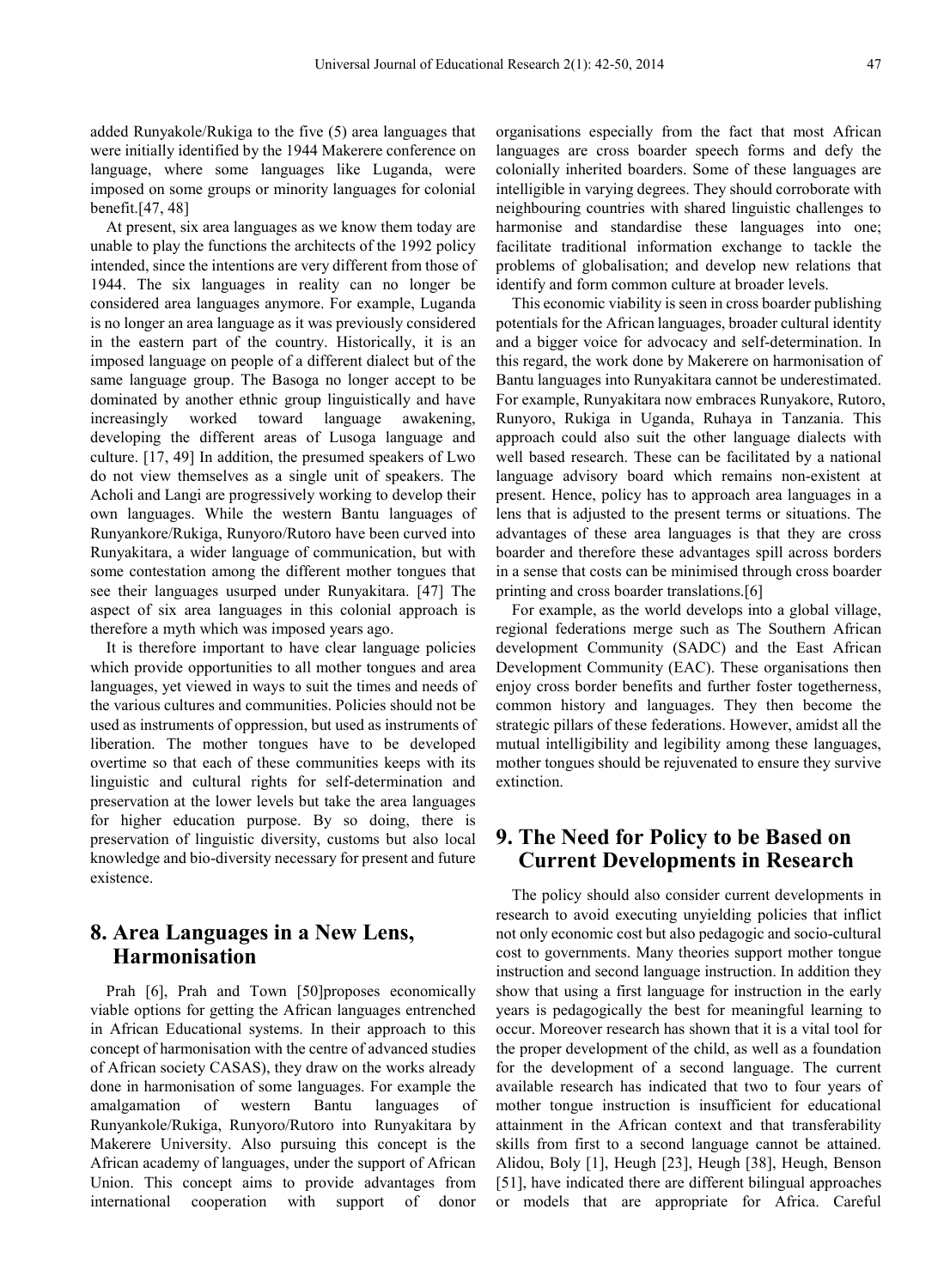examinations of the existing research on language models for education which have been implemented are currently practised in Africa reveal that

- Six years of MTE (mother tongue education), followed by transition to a second language, can succeed under very specific and well-resourced conditions which are not readily visible in Africa.
- Eight years of MTE, followed by transition to a second or foreign language, can succeed under less well-resourced classroom conditions. Minimally 8 years of using mainly a mother tongue or an extremely well-known other language as the main medium of education, with good teaching of additional languages as subjects and with well-qualified minimally bilingual teachers can achieve the well required literacy and educational achievement of learners.
- MTE throughout primary followed by dual-medium education can work in situations where both languages are used by students in the local community, and where there are students from the two different language backgrounds in the same classroom.
- MTE throughout primary and secondary plus very well-resourced teaching of the second/international language as a subject may best prepare students for entry to university and the use of the international language as a medium of instruction in study beyond school (university, teacher training, etc.).

#### **10. Conclusion**

In a nutshell, the paper highlights that the African Governments continually digress from the realities in dealing with the challenges of current language policies in education in Africa, with reference to Uganda. It highlights the lack of trust and all-pervading radical doubt among African countries in what is needed to offset the dilemmas of language in education with no ready-made solutions. African governments continue to promote policies which do not connect with the realities of the societies and continue to recreate and maintain the status quo, marginalise and discriminate the 'other' languages and communities. The paper argues that African governments continue to advance political and economic considerations above the social, psychological and pedagogical considerations with disregard to children's rights as they continually impose irreparable damage to the children's development capabilities, perpetual poverty and long term harm to mental health. The major concern the paper addresses is why amidst the informative current research and government support for use of African languages in education, there are continued deficiencies and continued stagnation with worse outcomes in others in terms of dwindling low levels of literacy and educational attainment. The paper advances and discusses different Issues that influence the sustenance of such policies as well

as some steps that can be taken to overcome such challenges. The paper concludes by advocating for a much wider collective approach of 'putting the last first', research based on these very communities by African researchers working with and in the communities can aid an improved outcome in the African settings. The approach advocates language policies in education to shift from borrowing colonial policies to pragmatic policies which are emancipatory and liberative with learner centred approaches to teaching and learning.

#### **REFERENCES**

- [1] Alidou H, Boly A, Brock-Utne B, Diallo YS, Heugh K, Wolff HE, editors. Optimizing Learning and Education in Africa–the Language Factor. 2006.
- [2] Brock-Utne B. African universities and the African heritage. International Review of Education. 1999;45(1):87-104.
- [3] Brock-Utne B. Whose education for all?: The recolonization of the African mind: RoutledgeFalmer; 2000.
- [4] Change CA, Evans DR, Kajubi WS. Education Policy Formation in Uganda. Education policy formation in Africa: a comparative study of five countries. 1994(12):127.
- [5] Kabanze BM. Whose policy is it anyway: a study examining the factors that have influenced the formulation and reform of language-in-education policy (LiEP) in Zambia. 2012.
- [6] Prah. Going Native: Language of Instruction for Education, Development and African Emancipation. In: Birigit Brock-Utne ZDaMQ, editor. Language of Instruction in Tanzania and South Africa (LOITASA). Dar-es-Salaam: E & D Limited; 2003. p. 14-34.
- [7] Smith P, Riley A. Cultural theory: an introduction. Oxford: Blackwell Publishing; 2009.
- [8] Muzoora M, Terry D. African higher education: The renaissance and reformation of language Innovative trends in language and literacy education in a global discourse2013.
- [9] Thiongo Nw. Makerere Dreams: Language and New Frontiers of knowledge. Speech given at the programme for the University of East Africa 50th anniversary celebrations on 29th June 2013, Main hall, Makerere University2013.
- [10] Skutnabb-Kangas T, editor. The stakes: Linguistic diversity, linguistic human rights and mother tongue based multilingual education–or linguistic genocide, crimes against humanity and an even faster destruction of biodiversity and our planet. Keynote presentation at Bamako International Forum on Multilingualism, Bamako, Mali; 2009.
- [11] w'Obanda CM. Africa: Struggle for the second liberation. Challenge of the 21st Century. Second ed. Kampala: Lusamia Association; 2011. 228 p.
- [12] Skutnabb-Kangas T, editor. Language Policies and Education: the role of education in destroying or supporting the world's linguistic diversity. World Congress on Language Policies, Barcelona; 2002.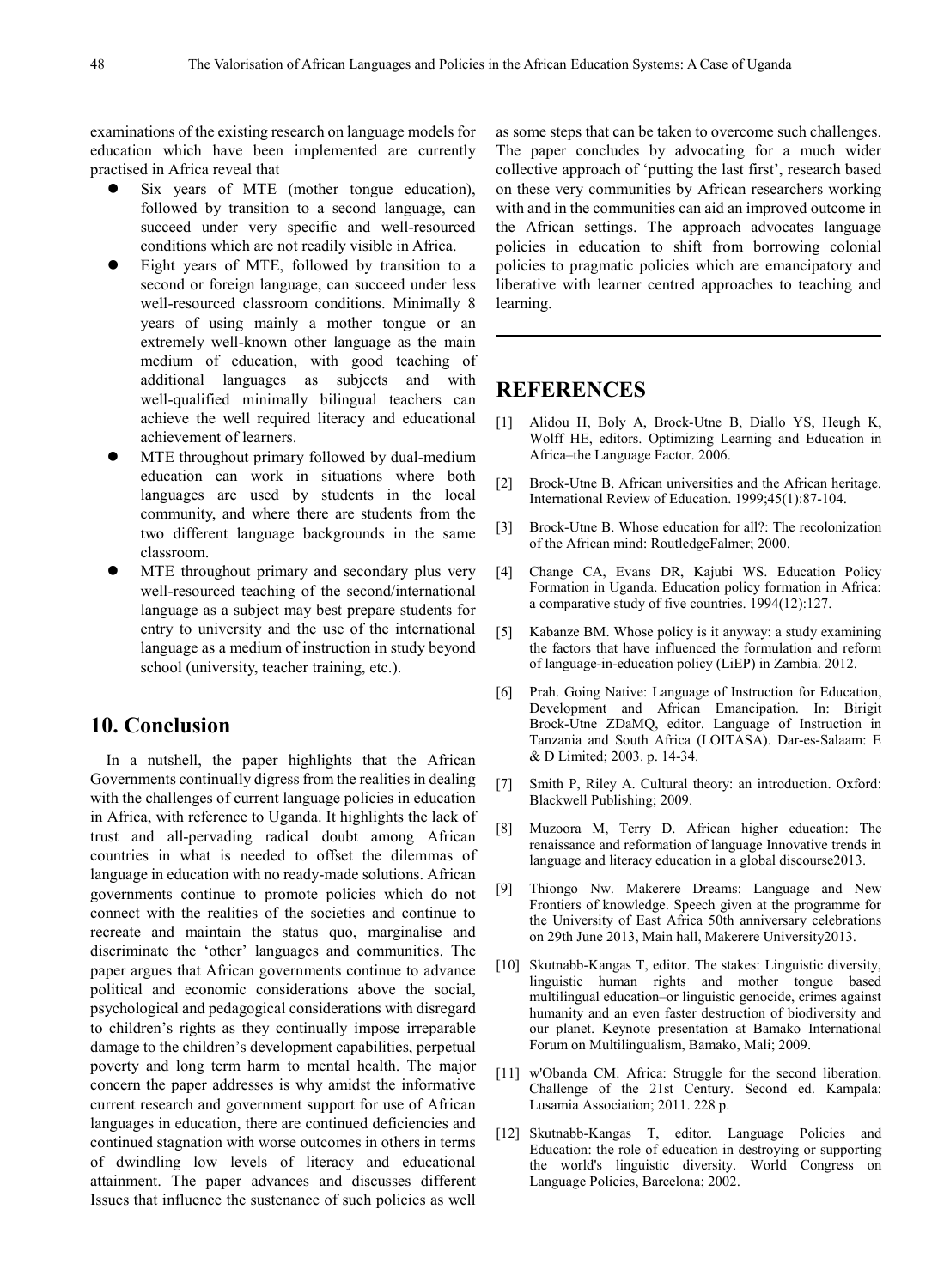- [13] Tsang MC. Cost analysis for educational policymaking: A review of cost studies in education in developing countries. Review of educational research. 1988;58(2):181-230.
- [14] UNESCO. Opportunities lost: The impact of grade repetition and early school leaving. Global Education Digest. Montreal, Quebec: UNESCO Institute for Statistics; 2012.
- [15] UWEZO. Are our Children Learning? Literacy and Numeracy across East Africa. 2012.
- [16] Agbedo CU, Krisagbedo EC, Eze VO. Mother Tongue Education as Agency of Decolonisation: Implications for National Development in Nigeria. Developing Country Studies. 2012;2(11):170-81.
- [17] Kate P. Language and Literacy in African Context. Language Matters: Studies in the Languages of Africa. 1999;30:1:113-30.
- [18] Government of Uganda. The Government White Paper on the Education Policy Review Commission Report, Education For National Integration and Development 1992. . Entebbe: Uganda Publishing and Printing Corporation. ; 1992.
- [19] Pawliková-Vilhanová V. Swahili and the dilemma of Ugandan language policy. Asian and African Studies. 1996;5(2):158-70.
- [20] Mukuthuria M. Kiswahili and its expanding roles of development in East African Cooperation: A Case of Uganda. Nordic Journal of African Studies. 2006;15(2):154-65.
- [21] Muzoora M, Terry D. Muddling through: A critical review of Ugandan language policy in education The Internet Journal of Language, Culture and Society. 2013;In press.
- [22] Bamgbose A. Language and exclusion: The consequences of language policies in Africa: LIT Verlag Münster; 2000.
- [23] Heugh K. Into the cauldron: An interplay of indigenous and globalised knowledge with strong and weak notions of literacy and language education in Ethiopia and South Africa. Language Matters. 2009;40(2):166-89.
- [24] Ndoleriire OK. Language, Culture and Development. Uganda's experience. In: University M, editor. Kampala: Makerere University; 2004.
- [25] Zubeida D. A Case for Mother Tongue Education? In: Birigit Brock-Utne ZDaMQ, editor. Language of instruction in Tanzania and South Africa (LOITASA). Dar-es Salaam: E & D Limited; 2003. p. 45-68.
- [26] Spolsky B. Language policy failures-Why won't they listen? Essen: Linguistic Agency, University of Duisberg-Essen (LAUD). 2004.
- [27] Skutnabb-Kangas T. Linguistic Genocide in Education--or Worldwide Diversity and Human Rights?: Routledge; 2013.
- [28] Ouane A, Glanz C. Optimising Learning. Education and Publishing in Africa: The Language Factor. A review and analysis of theory and practice in mother tongue and bilingual education in sub-Saharan Africa. Hamburg: UNESCO Institute for Lifelong Learning, and Tunis Belvedere: Association for the Development of Education in Africa; 2011.
- [29] Skutnabb-Kangas T. Human rights and language policy in

education. In: Hornberger SMaN, editor. Language policy and political issues in education. 2nd Edition, Ed. ed. New york2008. p. 107-19.

- [30] Ward M, Penny A, Read T. Education Reform in Uganda: 1997 to 2004: Reflections on Policy, Partnership, Strategy and Implementation: Department for international development (DFID); 2006.
- [31] Altinyelken HK. Pedagogical renewal in Sub-Saharan Africa: the case of Uganda. Comparative Education. 2010;46:2:151-71.
- [32] Naturinda S. "Katondoozi y'Orunyankore-Rukiga", a Thesaurus of the Runyankore-Rukiga dialect The Daily Monitor. 2012.
- [33] SACMEQ. SACMEQ III Project Results: Pupil achievement levels in reading and mathematics. Southern and Eastern Africa Consortium for Monitoring Education Quality. 2010;Working Document 1.
- [34] Higgins L, Rwanyange R. Ownership in the education reform process in Uganda. Compare: A Journal of Comparative and International Education. 2005;35(1):7-26.
- [35] Sumra S, Mugo J. Are our children learning? Assessment of learning outcomes among children in Tanzania, Kenya and Uganda. 2012.
- [36] Nafula J. Uganda dialects endangered, says Makerere don. Daily Monitor. 2009.
- [37] Benjamin P. Uganda Early Grade Reading Assessment Findings Report: Literacy Acquisition and Mother Tongue. Makerere University Institute for Social Research: RTI International; 2010.
- [38] Heugh K. Contesting the monolingual practices of a bilingual to multilingual policy. English Teaching: Practice and Critique. 2009;8(2):96-113.
- [39] Brock-Utne B. Language policy and science: Could some African countries learn from some Asian countries? International Review of Education. 2012:1-23.
- [40] Walshaw M, Anthony G. Policy implementation: Integrating the personal and the social. Mathematics Teacher Education and Development. 2007;8:5-22.
- [41] Penny A, Ward M, Read T, Bines H. Education sector reform: The Ugandan experience. International Journal of Educational Development. 2008;28(3):268-85.
- [42] Cummins J. Bilingual children's mother tongue: Why is it important for education. Sprogforum. 2001;19:15-20.
- [43] UNESCO. Language Matters for the Millennium Development Goals. 2012.
- [44] waThiong'o N, editor. Makerere Dreams: Language and new frontiers of knowledge. Speech given at the programme for the University of East Africa 50th anniversary celebrations on 29th June 2013; 2013; Makerere University.
- [45] Benson C. How multilingual African contexts are pushing educational research and practice in new directions. Language and education. 2010;24(4):323-36.
- [46] Freire P. Pedagogy of the Oppressed, trans. Myra Bergman Ramos New York: Continuum. 1970.